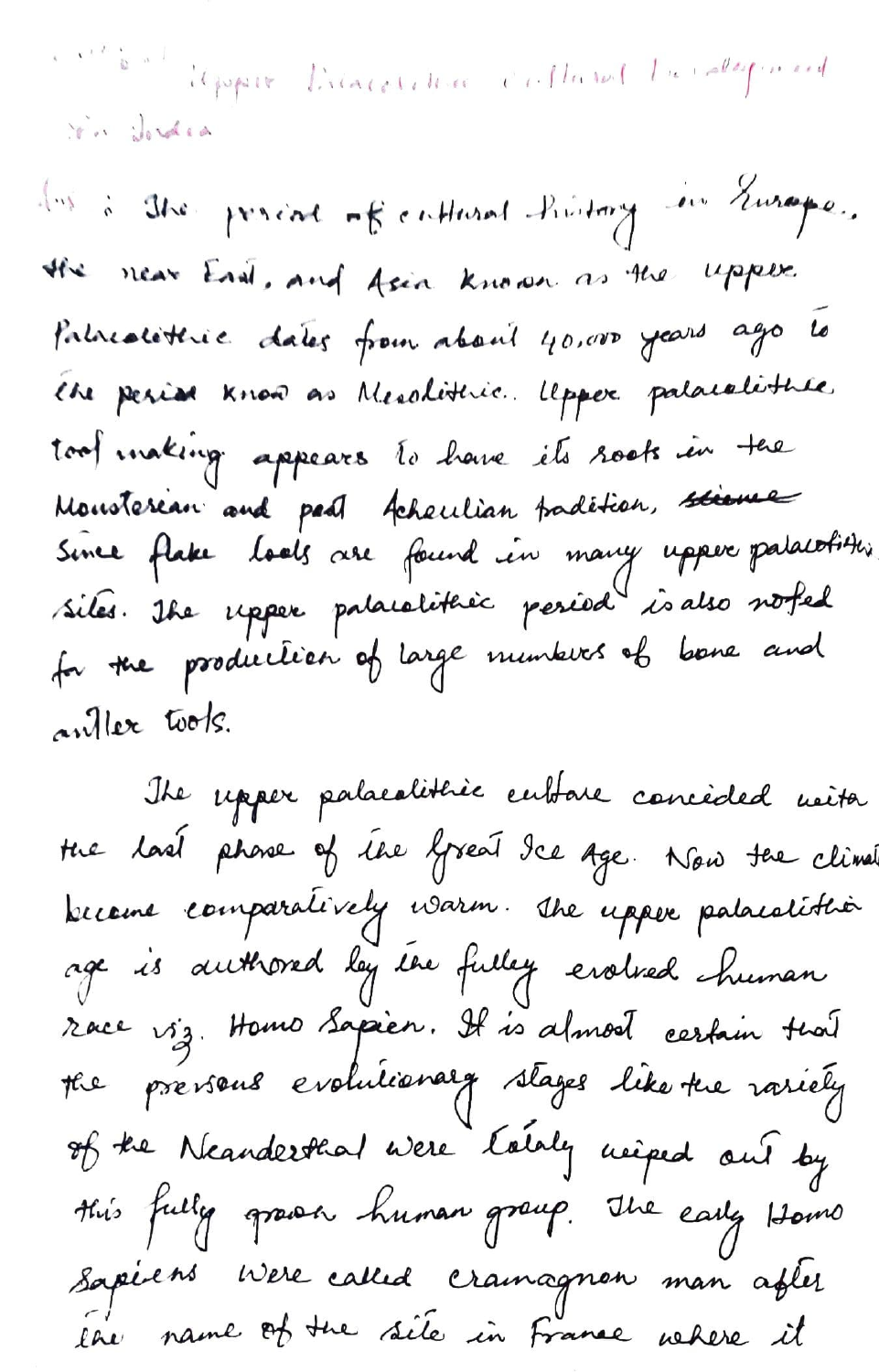now proof recorded the Indian upper palacelistic es cannot be compared midde ils Surapeau counterpart as an independent and clearly distinct enthural stage. which we trie most of our knowledge of Indian repper palacolitair, été sites of l'eningunta (chittook, Andhrapradech), Mutchtala Chindamani Ojarai (Kurnost, Andhrapsedesh) Behimbbetka and Bagor (Medhya Konderh.) and Belan valley (Allahabad, witar fradesh) may be considered very impostant. Kenigerale has yielded a laye number of blades that arc often regarded as representative toop of the upper palacelistice. Among the blacks look are buriers, awk, scrapers, borers, paints and small chopper The cave site of Mudehtala chintamani lyari occupic a special place among the set siles. The first bone Tool have been discovered from the site. Not only ital the richness of the site can be imagined loy une fact trat more tran 90% of une tools found at this sites consists of home tooks. Arnoug Such tools made on beni, horas and atens non-litric materials au serapers